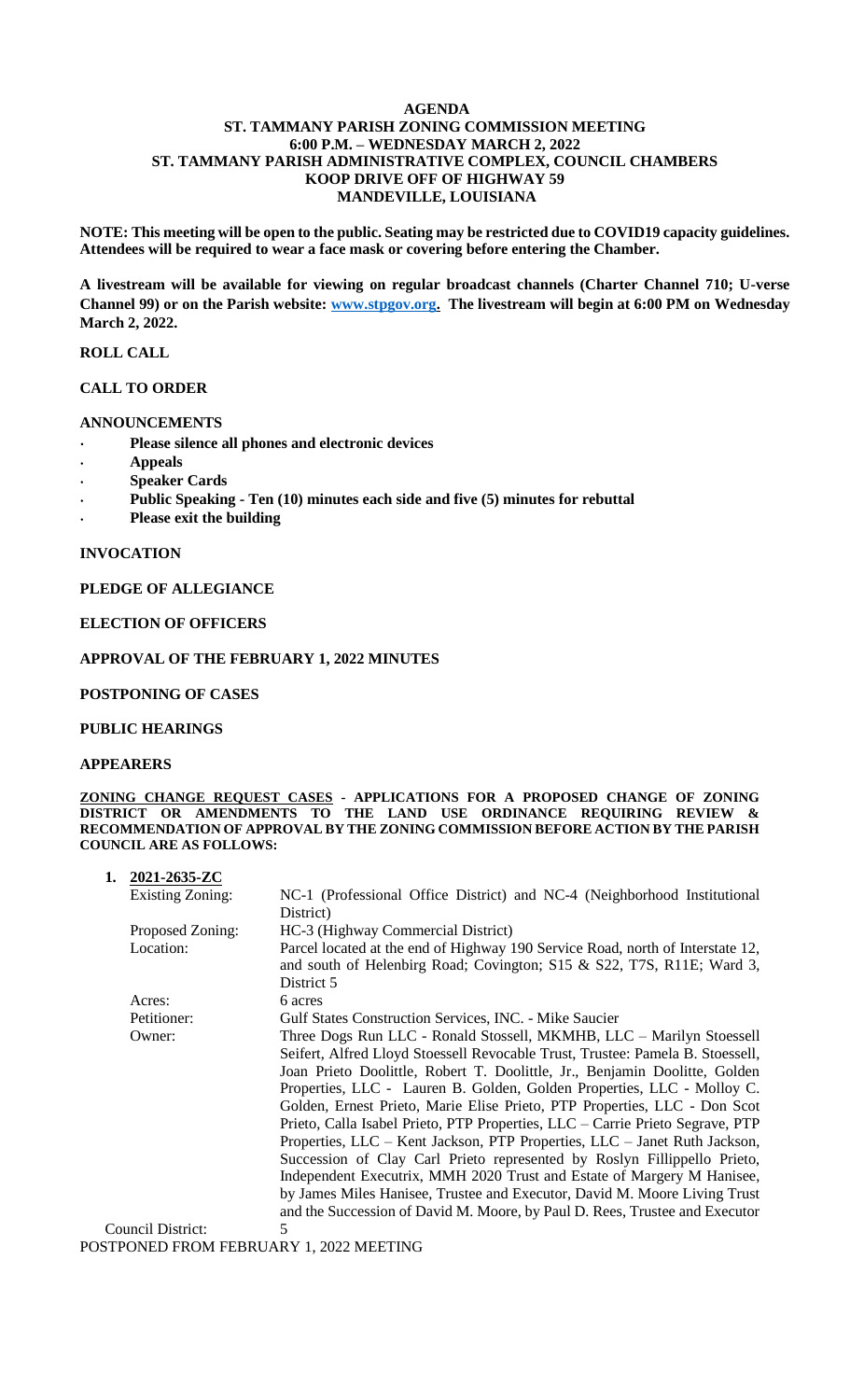#### **AGENDA ST. TAMMANY PARISH ZONING COMMISSION MEETING 6:00 P.M. – WEDNESDAY MARCH 2, 2022 ST. TAMMANY PARISH ADMINISTRATIVE COMPLEX, COUNCIL CHAMBERS KOOP DRIVE OFF OF HIGHWAY 59 MANDEVILLE, LOUISIANA**

| 2. | 2021-2687-ZC                                   |                                                                                                                                                                                       |
|----|------------------------------------------------|---------------------------------------------------------------------------------------------------------------------------------------------------------------------------------------|
|    | <b>Existing Zoning:</b><br>Proposed Zoning:    | A-4 (Single-Family Residential District)<br>A-4 (Single-Family Residential District) and MHO (Manufactured Housing                                                                    |
|    |                                                | Overlay)                                                                                                                                                                              |
|    | Location:                                      | Parcel located on the west side of Nina Drive, south of Sheree Street; being Lot<br>16, Square 5, Oaklawn East Subdivision, Section 2, Lacombe; S33, T8S, R13E;<br>Ward 7, District 7 |
|    | Acres:                                         | .31 acres                                                                                                                                                                             |
|    | Petitioner:                                    | Kristina Speakman                                                                                                                                                                     |
|    | Owner:                                         | Kristina Speakman                                                                                                                                                                     |
|    | <b>Council District:</b>                       | 7                                                                                                                                                                                     |
| 3. | 2022-2702-ZC                                   |                                                                                                                                                                                       |
|    | <b>Existing Zoning:</b>                        | A-2 (Suburban District)                                                                                                                                                               |
|    | Proposed Zoning:                               | A-2 (Suburban District) and MHO (Manufactured Housing Overlay)                                                                                                                        |
|    | Location:                                      | Parcel located on the north side of Charlene Lane, south of Karrie Lane; being                                                                                                        |
|    |                                                | Lot 74, Ramsey Estates Subdivision, Phase 1; Covington; S13, T6S, R10E;<br>Ward 3, District 3                                                                                         |
|    | Acres:                                         | 40,000 sq. ft.                                                                                                                                                                        |
|    | Petitioner:                                    | Francisco Avila                                                                                                                                                                       |
|    | Owner:                                         | Tamprop Inc. - Jamie Lindsay; JP & KP WA, LLC – Karen Porter                                                                                                                          |
|    | <b>Council District:</b>                       | 3                                                                                                                                                                                     |
| 4. | 2022-2703-ZC                                   |                                                                                                                                                                                       |
|    | <b>Existing Zoning:</b>                        | A-1 (Suburban District)                                                                                                                                                               |
|    | Proposed Zoning:                               | A-2 (Suburban District)                                                                                                                                                               |
|    | Location:                                      | Parcel located on the west side of LA Highway 25, south of Weary Road;                                                                                                                |
|    |                                                | Folsom; S4, T5S, R10E; Ward 2, District 3<br>1 acre                                                                                                                                   |
|    | Acres:<br>Petitioner:                          | <b>Sharon Garrett</b>                                                                                                                                                                 |
|    | Owner:                                         | <b>Sharon Garrett</b>                                                                                                                                                                 |
|    | <b>Council District:</b>                       | 3                                                                                                                                                                                     |
|    |                                                |                                                                                                                                                                                       |
| 5. | <u>2022-2705-ZC</u><br><b>Existing Zoning:</b> | A-2 (Suburban District), A-3 (Suburban District), A-4 (Single-Family                                                                                                                  |
|    |                                                | Residential District) and PBC-1 (Planned Business Campus)                                                                                                                             |
|    | Proposed Zoning:                               | AML (Advanced Manufacturing and Logistics District)                                                                                                                                   |
|    | Location:                                      | Property located on the northern boundary of Interstate 12 and Louisiana                                                                                                              |
|    |                                                | Highway 1088, which flanks the north, east, and western boundaries of the                                                                                                             |
|    |                                                | existing Wadsworth Planned Unit Development; Mandeville; S28, S29, S32,<br>and S33, T7S, R12E; Ward 4, Districts 5 & 7                                                                |
|    | Acres:                                         | 833.45 acres                                                                                                                                                                          |
|    | Petitioner:                                    | John Crosby                                                                                                                                                                           |
|    | Owner:                                         | Abiquiu Holding Company LLC - Paul Rees; Alamosa Holdings, LLC - Paul                                                                                                                 |
|    |                                                | Rees; William G Meiners, et. al. - William G. Meiners; McEnery Properties,                                                                                                            |
|    |                                                | LLC - Peter Michael McEnery; St Tammany Land Co., LLC - William Rudolf;<br>P&F Lumber Company (2000), LLC - Edward B. Poitevent, II; PF Monroe                                        |
|    |                                                | Properties, LLC - J. Edgar Monroe Foundation, Manager; Markle Interests,                                                                                                              |
|    |                                                | LLC - Robin Markle Rockwell, Manager; Crosby Development Company,                                                                                                                     |
|    |                                                | LLC - John Crosby; Crosby-McEnery Development, LLC - John Crosby                                                                                                                      |
|    | <b>Council District:</b>                       | 5 & 7                                                                                                                                                                                 |
| 6. | 2022-2709-ZC                                   |                                                                                                                                                                                       |
|    | <b>Existing Zoning:</b>                        | A-1 (Suburban District)                                                                                                                                                               |
|    | Proposed Zoning:                               | NC-6 (Public, Cultural, and Recreational District)                                                                                                                                    |
|    |                                                |                                                                                                                                                                                       |
|    | Location:                                      | Parcel located on the east side of Camp Road, south of US Highway 90; Slidell;                                                                                                        |
|    |                                                | S26, T9S, R15E; Ward 8, District 13                                                                                                                                                   |
|    | Acres:                                         | .1785 acres                                                                                                                                                                           |
|    | Petitioner:<br>Owner:                          | Lana Houlihan<br>Alan Houlihan and Lana Houlihan                                                                                                                                      |